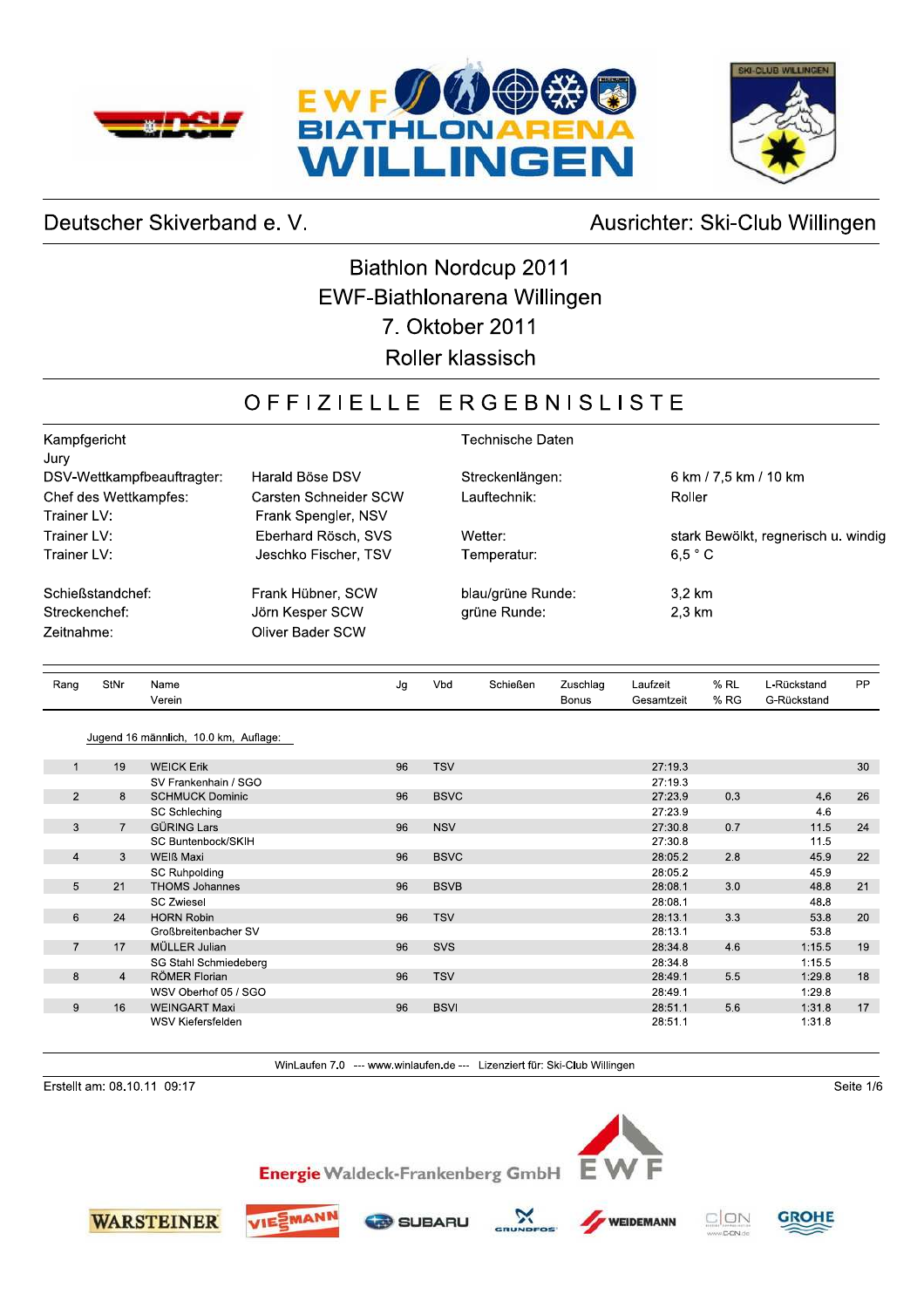| Rang           | <b>StNr</b>  | Name<br>Verein                                  | Jg | Vbd         | Schießen | Zuschlag<br>Bonus | Laufzeit<br>Gesamtzeit | $%$ RL<br>% RG | L-Rückstand<br>G-Rückstand | <b>PP</b>       |
|----------------|--------------|-------------------------------------------------|----|-------------|----------|-------------------|------------------------|----------------|----------------------------|-----------------|
| 10             | 29           | <b>JOBST Niklas</b>                             | 96 | <b>BSVB</b> |          |                   | 29.02.6                | 6.3            | 1:43.3                     | 16              |
|                |              | WSV Eppenschlag                                 |    |             |          |                   | 29:02.6                |                | 1:43.3                     |                 |
| 11             | 27           | <b>ECCARIUS Alexander</b>                       | 96 | <b>TSV</b>  |          |                   | 29:04.5                | 6.4            | 1:45.2                     | 15              |
|                |              | WSV Oberhof 05 / SGO                            |    |             |          |                   | 29:04.5                |                | 1:45.2                     |                 |
| 12             | 11           | <b>ZOBEL David</b>                              | 96 | <b>BSVW</b> |          |                   | 29:12.7                | 6.9            | 1:53.4                     | 14              |
|                |              | SC Partenkirchen                                |    |             |          |                   | 29:12.7                |                | 1:53.4                     |                 |
| 13             | 20           | <b>STRELOW Justus</b>                           | 96 | SVS         |          |                   | 29:13.4                | 7.0            | 1:54.1                     | 13              |
|                |              | SG Stahl Schmiedeberg                           |    |             |          |                   | 29:13.4                |                | 1:54.1                     |                 |
| 14             | 28           | <b>GRAF Matthias</b>                            | 96 | <b>BSVA</b> |          |                   | 29:21.9                | 7.5            | 2:02.6                     | 12              |
|                |              | SSV Wertach                                     |    |             |          |                   | 29:21.9                |                | 2:02.6                     |                 |
| 15             | 25           | <b>SZOREC Maximilian</b>                        | 96 | <b>NSV</b>  |          |                   | 29:32.5                | 8.1            | 2:13.2                     | 11              |
|                |              |                                                 |    |             |          |                   | 29:32.5                |                | 2:13.2                     |                 |
| 16             | 22           | WSV CI.-Zellerfeld/SKIH<br><b>PFEIL Frieder</b> | 96 | <b>SBW</b>  |          |                   | 29:33.2                | 8.2            | 2:13.9                     | 10              |
|                |              |                                                 |    |             |          |                   |                        |                |                            |                 |
|                |              | DAV Ulm                                         |    |             |          |                   | 29:33.2                |                | 2:13.9                     |                 |
| 17             | 26           | <b>KRAHMER Lukas</b>                            | 96 | <b>NSV</b>  |          |                   | 29:37.3                | 8.4            | 2:18.0                     | 9               |
|                |              | WSV CI.-Zellerfeld/SKIH                         |    |             |          |                   | 29:37.3                |                | 2:18.0                     |                 |
| 18             | 10           | <b>DINGEL Stefan</b>                            | 96 | <b>HSV</b>  |          |                   | 29:41.7                | 8.7            | 2:22.4                     | 8               |
|                |              | MT Melsungen                                    |    |             |          |                   | 29 41 7                |                | 2:22.4                     |                 |
| 19             | $\mathbf{1}$ | <b>HOßFELD Max</b>                              | 96 | <b>TSV</b>  |          |                   | 29:42.5                | 8.7            | 2:23.2                     | $7\overline{ }$ |
|                |              | WSC Ruhla / SGO                                 |    |             |          |                   | 29:42.5                |                | 2:23.2                     |                 |
| 20             | 12           | <b>WILLEMS Lennard</b>                          | 96 | <b>HSV</b>  |          |                   | 29:53.2                | 9.4            | 2:33.9                     | 6               |
|                |              | SC Willingen                                    |    |             |          |                   | 29:53.2                |                | 2:33.9                     |                 |
| 21             | 13           | MÜNCH Phillip                                   | 96 | <b>NSV</b>  |          |                   | 29:59.9                | 9.8            | 2:40.6                     | 5               |
|                |              | SC Buntenbock/SKIH                              |    |             |          |                   | 29:59.9                |                | 2:40.6                     |                 |
| 22             | 6            | <b>RIEHLE Eric</b>                              | 96 | SVS         |          |                   | 30:22.3                | 11.2           | 3:03.0                     | $\overline{4}$  |
|                |              | <b>SSV Altenberg</b>                            |    |             |          |                   | 30:22.3                |                | 3:03.0                     |                 |
| 23             | 5            | <b>WALLER Vincent</b>                           | 96 | SVS         |          |                   | 30:42.4                | 12.4           | 3:23.1                     | $\mathbf{3}$    |
|                |              | <b>TSG Sehma</b>                                |    |             |          |                   | 30:42.4                |                | 3:23.1                     |                 |
| 24             | 9            | <b>NEBBE Jens-Patrik</b>                        | 96 | WSV         |          |                   | 31:33.5                | 15.5           | 4:14.2                     | $\overline{2}$  |
|                |              | LBC-Banfetal                                    |    |             |          |                   | 31:33.5                |                | 4:14.2                     |                 |
| 25             | 18           | HENGSTMENGEL Jarl-Gustav                        | 96 | <b>BSVW</b> |          |                   | 32:31.3                | 19.0           | 5:12.0                     | 1               |
|                |              | <b>SC Mittenwald</b>                            |    |             |          |                   | 32:31.3                |                | 5:12.0                     |                 |
| 26             | 23           | <b>RATZMANN Moritz</b>                          | 96 | <b>BSVA</b> |          |                   | 32.33.9                | 19.2           | 5:14.6                     |                 |
|                |              | TSV Missen-Wilhams                              |    |             |          |                   | 32.33.9                |                | 5:14.6                     |                 |
| 27             | 2            | <b>PIEPER Valentin</b>                          | 96 | <b>WSV</b>  |          |                   | 32:52.5                | 20.3           | 5:33.2                     |                 |
|                |              | SC Neuastenberg/Langewiese                      |    |             |          |                   | 32:52.5                |                | 5:33.2                     |                 |
| 28             | 14           | <b>RIEß Johannes</b>                            | 96 | <b>BSVW</b> |          |                   | 33:15.7                | 21.7           | 5:56.4                     |                 |
|                |              | SC Partenkirchen                                |    |             |          |                   | 33.15.7                |                | 5:56.4                     |                 |
|                |              | Jugend 16 weiblich, 7.5 km, Auflage:            |    |             |          |                   |                        |                |                            |                 |
| $\overline{1}$ | 33           | <b>WEIDEL Anna</b>                              | 96 | <b>BSVI</b> |          |                   | 24:10.3                |                |                            | 20              |
|                |              | WSV Kiefersfelden                               |    |             |          |                   | 24:10.3                |                |                            |                 |
| $\overline{2}$ |              |                                                 | 96 | <b>SBW</b>  |          |                   | 24:17.5                |                |                            |                 |
|                | 36           | <b>KEIFERT Miriam</b><br>DAV Ulm                |    |             |          |                   | 24:17.5                | 0.5            | 7.2<br>7.2                 | 16              |
|                |              |                                                 |    |             |          |                   | 24:19.0                |                | 8.7                        |                 |
| 3              | 41           | <b>FARWICK Sarah</b>                            | 96 | SVS         |          |                   |                        | 0.6            |                            | 14              |
|                |              | SSV Altenberg                                   |    |             |          |                   | 24:19.0                |                | 8.7                        |                 |
| $\overline{4}$ | 34           | <b>JESSE Stephanie</b>                          | 96 | <b>NSV</b>  |          |                   | 24.26.0                | 1.1            | 15.7                       | 12              |
|                |              | WSV CI.-Zellerfeld/SKIH                         |    |             |          |                   | 24:26.0                |                | 15.7                       |                 |
| 5              | 39           | KÜMMEL Mona                                     | 96 | <b>SBW</b>  |          |                   | 24:33.0                | 1.6            | 22.7                       | 11              |
|                |              | DAV Ulm                                         |    |             |          |                   | 24:33.0                |                | 22.7                       |                 |
| 6              | 40           | STRAßBERGER Theresa                             | 96 | SVS         |          |                   | 24 39 8                | 2.0            | 29.5                       | 10              |
|                |              | WSC Erzg. Oberwiesenthal                        |    |             |          |                   | 24:39.8                |                | 29.5                       |                 |
| $\overline{7}$ | 32           | <b>HANSES Nina</b>                              | 96 | WSV         |          |                   | 25:00.4                | 3.5            | 50.1                       | 9               |
|                |              | Sk-Winterberg                                   |    |             |          |                   | 25:00.4                |                | 50.1                       |                 |
| 8              | 37           | <b>KAHL Sabrina</b>                             | 96 | <b>TSV</b>  |          |                   | 25:15.0                | 4.5            | 1:04.7                     | 8               |
|                |              | Großbreitenbacher SV / SGO                      |    |             |          |                   | 25:15.0                |                | 1:04.7                     |                 |
| 9              | 45           | <b>WEINHOLD Michelle</b>                        | 96 | SVS         |          |                   | 25:20.5                | 4.8            | 1:10.2                     | $7\phantom{.}$  |
|                |              | <b>SSV Altenberg</b>                            |    |             |          |                   | 25:20.5                |                | 1:10.2                     |                 |
| 10             | 48           | <b>MAIER Christin</b>                           | 96 | <b>SBW</b>  |          |                   | 25:30.2                | $5.5\,$        | 1:19.9                     | 6               |
|                |              | SC Urach                                        |    |             |          |                   | 25:30.2                |                | 1:19.9                     |                 |

Erstellt am: 08.10.11 09:17

EW Energie Waldeck-Frankenberg GmbH









 $\mathbf{\hat{x}}$ 

.<br>GR



F



Seite  $2/6$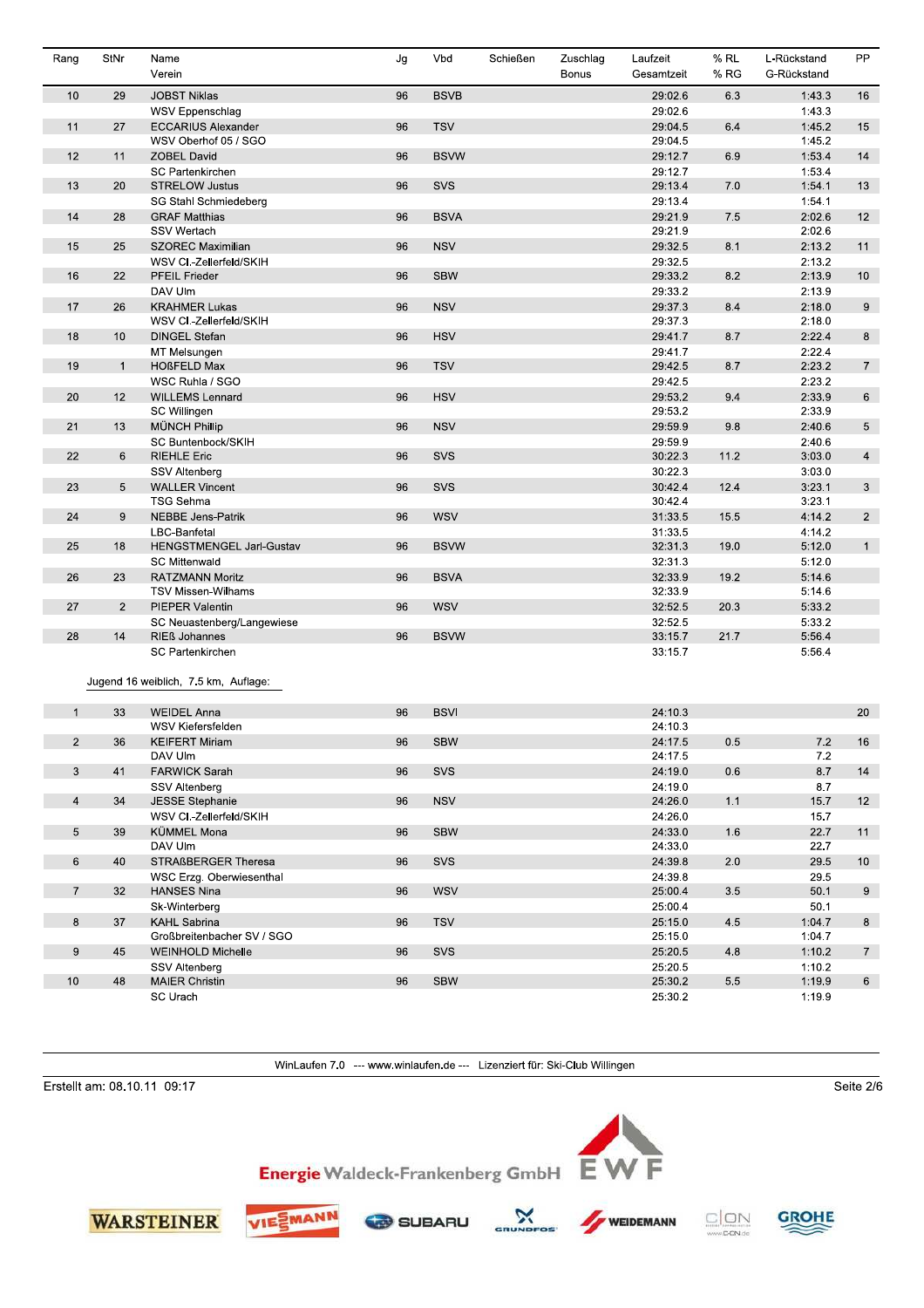| Rang           | StNr | Name<br>Verein                        | Jg | Vbd         | Schießen | Zuschlag<br><b>Bonus</b> | Laufzeit<br>Gesamtzeit | % RL<br>% RG | L-Rückstand<br>G-Rückstand | PP              |
|----------------|------|---------------------------------------|----|-------------|----------|--------------------------|------------------------|--------------|----------------------------|-----------------|
| 11             | 42   | <b>MAIER Stefanie</b>                 | 96 | <b>SBW</b>  |          |                          | 25.30.5                | 5.5          | 1:20.2                     | 5 <sup>5</sup>  |
|                |      | DAV Ulm                               |    |             |          |                          | 25:30.5                |              | 1:20.2                     |                 |
| 12             | 47   | KOVASC Samantha                       | 96 | SVS         |          |                          | 25:45.6                | 6.6          | 1:35.3                     | $\overline{4}$  |
|                |      | PSV Schwarzenberg                     |    |             |          |                          | 25:45.6                |              | 1:35.3                     |                 |
| 13             | 46   | LEIPOLD Corinna                       | 96 | <b>TSV</b>  |          |                          | 25.54.7                | 7.2          | 1:44.4                     | 3               |
|                |      | WSV Scheibe-Alsbach / SGO             |    |             |          |                          | 25:54.7                |              | 1:44.4                     |                 |
| 14             | 35   | SCHÜTTLER Tabea                       | 96 | <b>HSV</b>  |          |                          | 25:57.2                | 7.4          | 1:46.9                     | $\overline{2}$  |
|                |      | SC Willingen                          |    |             |          |                          | 25:57.2                |              | 1:46.9                     |                 |
| 15             | 38   | MÖBUS Vivian                          | 96 | <b>BSVC</b> |          |                          | 26.09.7                | 8.2          | 1:59.4                     | $\mathbf{1}$    |
|                |      | <b>TSV Siegsdorf</b>                  |    |             |          |                          | 26.09.7                |              | 1:59.4                     |                 |
| 16             | 31   | <b>WENDLINGER Alexandra</b>           | 96 | <b>BSVW</b> |          |                          | 26:10.0                | 8.3          | 1:59.7                     |                 |
|                |      | <b>SC Mittenwald</b>                  |    |             |          |                          | 26:10.0                |              | 1:59.7                     |                 |
| 17             | 44   | <b>HETTICH Janina</b>                 | 96 | <b>SBW</b>  |          |                          | 26:16.7                | 8.7          | 2:06.4                     |                 |
|                |      | SC Schönwald                          |    |             |          |                          | 26.16.7                |              | 2:06.4                     |                 |
| 18             | 30   | <b>HERR Anne</b>                      | 96 | <b>SBW</b>  |          |                          | 26:24.7                | 9.3          | 2:14.4                     |                 |
|                |      | SC Schönwald                          |    |             |          |                          | 26:24.7                |              | 2:14.4                     |                 |
| 19             | 43   | <b>BARTHOLOME Julia</b>               | 96 | <b>TSV</b>  |          |                          | 26:37.8                | 10.2         | 2:27.5                     |                 |
|                |      | WSV Oberhof 05 / SGO                  |    |             |          |                          | 26 37 8                |              | 2:27.5                     |                 |
| 20             | 49   | <b>METTE Lilli</b>                    | 96 | <b>TSV</b>  |          |                          | 27:22.6                | 13.3         | 3:12.3                     |                 |
|                |      | Luisenthaler SV                       |    |             |          |                          | 27:22.6                |              | 3:12.3                     |                 |
|                |      | Jugend 17 männlich, 10.0 km, Auflage: |    |             |          |                          |                        |              |                            |                 |
|                |      |                                       |    |             |          |                          |                        |              |                            |                 |
| $\mathbf{1}$   | 72   | <b>REITER Dominic</b>                 | 95 | <b>BSVC</b> |          |                          | 25:10.3                |              |                            | 30              |
|                |      | SC Ruhpolding                         |    |             |          |                          | 25:10.3                |              |                            |                 |
| $\overline{2}$ | 67   | <b>HOCHREITER Christian</b>           | 95 | <b>BSVC</b> |          |                          | 25:59.6                | 3.3          | 49.3                       | 26              |
|                |      | <b>SC Ruhpolding</b>                  |    |             |          |                          | 25:59.6                |              | 49.3                       |                 |
| 3              | 60   | <b>GROß Lukas</b>                     | 95 | SVS         |          |                          | 26 05 4                | 3.6          | 55.1                       | 24              |
|                |      | PSV Schwarzenberg                     |    |             |          |                          | 26.05.4                |              | 55.1                       |                 |
| $\overline{4}$ | 51   | <b>HOLLANDT Florian</b>               | 95 | <b>TSV</b>  |          |                          | 26:08.8                | 3.9          | 58.5                       | 22              |
|                |      | WSV Oberhof 05 / SGO                  |    |             |          |                          | 26:08.8                |              | 58.5                       |                 |
| 5              | 56   | <b>SCHWEIGER Luca</b>                 | 95 | <b>SBW</b>  |          |                          | 26:20.3                | 4.6          | 1:10.0                     | 21              |
|                |      | DAV Ulm/SKIF                          |    |             |          |                          | 26:20.3                |              | 1:10.0                     |                 |
| 6              | 55   | <b>KETTERER Nico</b>                  | 95 | <b>SBW</b>  |          |                          | 26:21.5                | 4.7          | 1:11.2                     | 20              |
|                |      | SC Schönwald                          |    |             |          |                          | 26:21.5                |              | 1:11.2                     |                 |
| $\overline{7}$ | 53   | <b>HUBER Maxi</b>                     | 95 | <b>BSVC</b> |          |                          | 26:31.5                | 5.4          | 1:21.2                     | 19              |
|                |      | <b>TSV Siegsdorf</b>                  |    |             |          |                          | 26:31.5                |              | 1:21.2                     |                 |
| 8              | 71   | <b>GROß Marco</b>                     | 95 | <b>BSVC</b> |          |                          | 26:44.8                | 6.3          | 1:34.5                     | 18              |
|                |      | <b>SC Ruhpolding</b>                  |    |             |          |                          | 26:44.8                |              | 1:34.5                     |                 |
| 9              | 66   | <b>BICHLER Maximilian</b>             | 95 | <b>BSVO</b> |          |                          | 26:53.4                | 6.8          | 1:43.1                     | 17              |
|                |      | SC Wall                               |    |             |          |                          | 26:53.4                |              | 1:43.1                     |                 |
| 10             | 50   | <b>FINGER Patrik</b>                  | 95 | <b>BSVC</b> |          |                          | 26:54.1                | 6.9          | 1:43.8                     | 16              |
|                |      | <b>SC Einsenärzt</b>                  |    |             |          |                          | 26.54.1                |              | 1:43.8                     |                 |
| 11             | 57   | <b>LECHNER Tobias</b>                 | 95 | <b>BSVC</b> |          |                          | 26:54.9                | 6.9          | 1:44.6                     | 15              |
|                |      | <b>SC Ruhpolding</b>                  |    |             |          |                          | 26:54.9                |              | 1:44.6                     |                 |
| 12             | 62   | MÜLLER Dominik                        | 95 | <b>BSVC</b> |          |                          | 26:55.2                | 6.9          | 1:44.9                     | 14              |
|                |      | <b>SC Ruhpolding</b>                  |    |             |          |                          | 26.55.2                |              | 1:44.9                     |                 |
| 13             | 64   | <b>REUß Philipp</b>                   | 95 | <b>TSV</b>  |          |                          | 27:04.8                | 7.6          | 1:54.5                     | 13              |
|                |      | WSV Scheibe-Alsbach / SGO             |    |             |          |                          | 27:04.8                |              | 1:54.5                     |                 |
| 14             | 58   | <b>WINKLER Frank</b>                  | 95 | <b>TSV</b>  |          |                          | 27:19.1                | 8.5          | 2:08.8                     | 12 <sup>2</sup> |
|                |      | SV Frankenhain / SGO                  |    |             |          |                          | 27:19.1                |              | 2:08.8                     |                 |
| 15             | 68   | <b>GATTERMANN Johannes</b>            | 95 | <b>BSVB</b> |          |                          | 27:34.8                | 9.6          | 2:24.5                     | 11              |
|                |      | SV Bay. Eisenstein                    |    |             |          |                          | 27:34.8                |              | 2:24.5                     |                 |
| 16             | 54   | <b>KLEIN Simon</b>                    | 95 | <b>SBW</b>  |          |                          | 27:41.1                | 10.0         | 2:30.8                     | 10 <sup>°</sup> |
|                |      | WSV Schömberg                         |    |             |          |                          | 27:41.1                |              | 2:30.8                     |                 |
| 17             | 63   | <b>KNYRIM Max</b>                     | 95 | <b>NSV</b>  |          |                          | 27.56.8                | 11.0         | 2:46.5                     | 9               |
|                |      | WSV CI.-Zellerfeld/SKIH               |    |             |          |                          | 27.56.8                |              | 2:46.5                     |                 |
| 18             | 69   | <b>MEDICO Pascal</b>                  | 95 | <b>NSV</b>  |          |                          | 28:11.3                | 12.0         | 3:01.0                     | 8               |
|                |      | WSV CI.-Zellerfeld/SKIH               |    |             |          |                          | 28:11.3                |              | 3:01.0                     |                 |
| 19             | 70   | HÖCK Sebastian                        | 95 | <b>BSVW</b> |          |                          | 28:45.8                | 14.3         | 3:35.5                     | 7 <sup>7</sup>  |
|                |      | SV Eschenlohe                         |    |             |          |                          | 28:45.8                |              | 3:35.5                     |                 |

.<br>GR

Erstellt am: 08.10.11 09:18

Seite  $3/6$ 









Energie Waldeck-Frankenberg GmbH





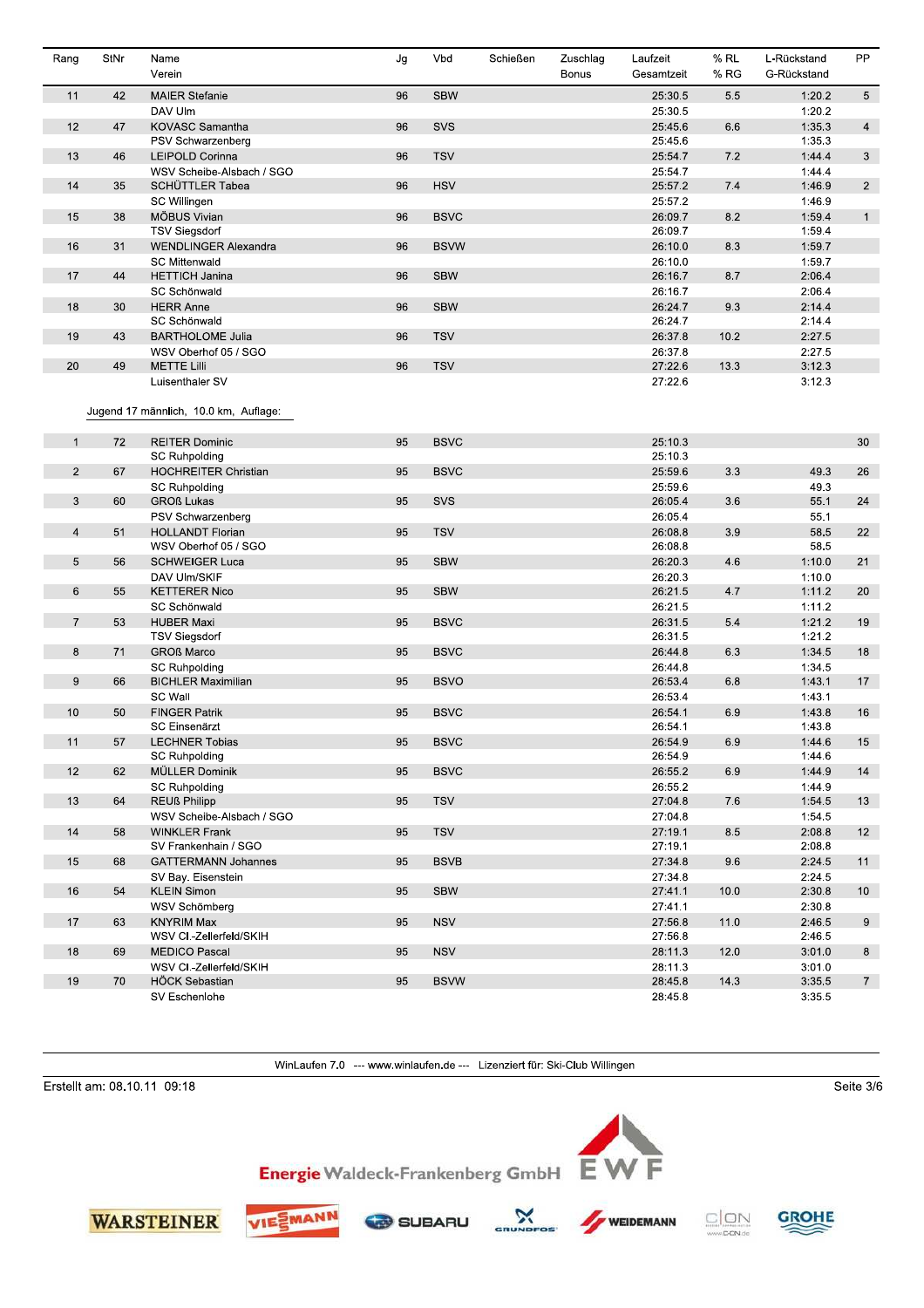| Rang             | StNr | Name<br>Verein                                                | Jg | Vbd         | Schießen | Zuschlag<br><b>Bonus</b> | Laufzeit<br>Gesamtzeit | % RL<br>% RG | L-Rückstand<br>G-Rückstand | <b>PP</b>       |
|------------------|------|---------------------------------------------------------------|----|-------------|----------|--------------------------|------------------------|--------------|----------------------------|-----------------|
| 20               | 65   | <b>RAUCH Peter</b>                                            | 95 | <b>TSV</b>  |          |                          | 28.45.9                | 14.3         | 3:35.6                     | $6\overline{6}$ |
|                  |      | SSV Großbreitenbach / SGO                                     |    |             |          |                          | 28:45.9                |              | 3:35.6                     |                 |
| 21               | 61   | <b>HERMANN Maxi</b>                                           | 95 | <b>BSVC</b> |          |                          | 29:05.9                | 15.6         | 3:55.6                     | 5               |
|                  |      | <b>SC Ruhpolding</b>                                          |    |             |          |                          | 29:05.9                |              | 3:55.6                     |                 |
| 22               | 59   | <b>MAIER Timo</b>                                             | 95 | <b>SBW</b>  |          |                          | 29:36.4                | 17.6         | 4:26.1                     | $\overline{4}$  |
|                  |      | SZ Uhingen                                                    |    |             |          |                          | 29:36.4                |              | 4:26.1                     |                 |
| 23               | 52   | <b>HERMLE Dominik</b>                                         | 95 | <b>SBW</b>  |          |                          | 31:04.8                | 23.5         | 5:54.5                     | 3               |
|                  |      | <b>SC Gosheim</b>                                             |    |             |          |                          | 31:04.8                |              | 5:54.5                     |                 |
|                  |      | Jugend 17 weiblich, 7.5 km, Auflage:                          |    |             |          |                          |                        |              |                            |                 |
| $\mathbf{1}$     | 74   | <b>STADLER Marina</b>                                         | 95 | <b>BSVC</b> |          |                          | 23:38.5                |              |                            | 20              |
|                  |      | SC Schleching                                                 |    |             |          |                          | 23:38.5                |              |                            |                 |
| $\mathbf{2}$     | 86   | DEIGENTESCH Marion                                            | 95 | <b>BSVC</b> |          |                          | 23.47.8                | 0.7          | 9.3                        | 16              |
|                  |      | SV Oberteisendorf                                             |    |             |          |                          | 23:47.8                |              | 9.3                        |                 |
| 3                | 79   | <b>KAHL Anne-Marie</b>                                        | 95 | <b>TSV</b>  |          |                          | 23:57.8                | 1.4          | 19.3                       | 14              |
|                  |      | SC Motor Zella-Mehlis / SGO                                   |    |             |          |                          | 23:57.8                |              | 19.3                       |                 |
| $\overline{4}$   | 84   | <b>SPRUNG Nicola</b>                                          | 95 | <b>SBW</b>  |          |                          | 24:19.1                | 2.9          | 40.6                       | 12              |
|                  |      | SZ Uhingen                                                    |    |             |          |                          | 24:19.1                |              | 40.6                       |                 |
| 5                | 81   | <b>FISCHER Laura</b>                                          | 95 | <b>TSV</b>  |          |                          | 24:23.8                | 3.2          | 45.3                       | 11              |
|                  |      | WSV Oberhof 05 / SGO                                          |    |             |          |                          | 24:23.8                |              | 45.3                       |                 |
| 6                | 83   | <b>BECKER Janine</b>                                          | 95 | <b>HSV</b>  |          |                          | 24:24.2                | 3.2          | 45.7                       | 10              |
|                  |      | SC Willingen                                                  |    |             |          |                          | 24:24.2                |              | 45.7                       |                 |
| 6                | 87   | <b>BÖRNER Helen</b>                                           | 95 | SVS         |          |                          | 24:24.2                | 3.2          | 45.7                       | 10              |
|                  |      | SSV Altenberg                                                 |    |             |          |                          | 24:24.2                |              | 45.7                       |                 |
| 8                | 77   | <b>WALDVOGEL Alina</b>                                        | 95 | <b>SBW</b>  |          |                          | 24:25.0                | 3.3          | 46.5                       | 8               |
|                  |      | <b>WSG Feldberg</b>                                           |    |             |          |                          | 24:25.0                |              | 46.5                       |                 |
| $\boldsymbol{9}$ | 82   | SCHRÖTTER Verena                                              | 95 | <b>BSVB</b> |          |                          | 24:34.2                | 3.9          | 55.7                       | $\overline{7}$  |
|                  |      | WSV Skadi Bodenmais/CJD                                       |    |             |          |                          | 24:34.2                |              | 55.7                       |                 |
| 10               | 73   | <b>HIRSCH Lilly</b>                                           | 95 | <b>TSV</b>  |          |                          | 24:41.0                | 4.4          | 1:02.5                     | 6               |
|                  |      | WSV Oberhof 05 / SGO                                          |    |             |          |                          | 24:41.0                |              | 1:02.5                     |                 |
| 11               | 80   | SCHRÖTTER Christina                                           | 95 | <b>BSVB</b> |          |                          | 24:48.4                | 4.9          | 1:09.9                     | $5\overline{)}$ |
|                  |      | Skadi Bodenmais/CJD                                           |    |             |          |                          | 24:48.4                |              | 1:09.9                     |                 |
| 12               | 88   | <b>ABT Jenny</b>                                              | 95 | SVS         |          |                          | 24:56.0                | 5.5          | 1:17.5                     | $\overline{4}$  |
|                  |      | WSC Erzg. Oberwiesenthal                                      |    |             |          |                          | 24:56.0                |              | 1:17.5                     |                 |
| 13               | 76   | <b>FICKENSCHER Wibke</b>                                      | 95 | <b>TSV</b>  |          |                          | 25:12.9                | 6.7          | 1:34.4                     | $\mathbf{3}$    |
|                  |      | Großbreitenbacher SV / SGO                                    |    |             |          |                          | 25:12.9                |              | 1:34.4                     |                 |
| 14               | 75   | <b>NEUBERT Theresa</b>                                        | 95 | SVS         |          |                          | 25:24.7                | 7.5          | 1:46.2                     | $\overline{2}$  |
|                  |      | <b>TSG Sehma</b>                                              |    |             |          |                          | 25:24.7                |              | 1:46.2                     |                 |
| 15               | 78   | <b>SCHMIDT Katharina</b>                                      | 95 | <b>BSVF</b> |          |                          | 26:41.7                | 12.9         | 3:03.2                     | $\mathbf{1}$    |
|                  |      | WSV Warmensteinach<br>Jugend II - männlich, 10.0 km, Auflage. |    |             |          |                          | 26:41.7                |              | 3:03.2                     |                 |
| $\mathbf{1}$     | 106  | <b>HORN Philipp</b>                                           | 94 | <b>TSV</b>  |          |                          | 25:03.8                |              |                            | 30              |
|                  |      | SV Frankenhain / SGO                                          |    |             |          |                          | 25:03.8                |              |                            |                 |
| $\overline{c}$   | 93   | <b>ROMBACH Lukas</b>                                          | 93 | <b>SBW</b>  |          |                          | 25:21.2                | 1.2          | 17.4                       | 26              |
|                  |      | SC Wehr/SKIF                                                  |    |             |          |                          | 25:21.2                |              | 17.4                       |                 |
| 3                | 101  | <b>FRATZSCHER Lucas</b>                                       | 94 | <b>TSV</b>  |          |                          | 25:24.1                | 1.3          | 20.3                       | 24              |
|                  |      | WSV Oberhof 05 / SGO                                          |    |             |          |                          | 25:24.1                |              | 20.3                       |                 |
| $\overline{4}$   | 102  | PFEIL David                                                   | 93 | <b>SBW</b>  |          |                          | 25:24.9                | $1.4$        | 21.1                       | 22              |
|                  |      | DAV Ulm/SKIF                                                  |    |             |          |                          | 25.24.9                |              | 21.1                       |                 |
| 5                | 109  | <b>JANKE Maximilian</b>                                       | 94 | <b>TSV</b>  |          |                          | 25:34.0                | 2.0          | 30.2                       | 21              |
|                  |      | WSV Oberhof 05 / SGO                                          |    |             |          |                          | 25:34.0                |              | 30.2                       |                 |
| 6                | 99   | <b>HOMBERG Niklas</b>                                         | 94 | <b>BSVC</b> |          |                          | 25:35.5                | 2.1          | 31.7                       | 20              |
|                  |      | SK Berchtesgaden                                              |    |             |          |                          | 25:35.5                |              | 31.7                       |                 |
| $\overline{7}$   | 107  | <b>BICHLER Andreas</b>                                        | 93 | <b>BSVO</b> |          |                          | 25:55.0                | 3.4          | 51.2                       | 19              |
|                  |      | SC Wall / BW Mittenwald                                       |    |             |          |                          | 25:55.0                |              | 51.2                       |                 |
| 8                | 100  | <b>WEH Matthias</b>                                           | 94 | <b>SBW</b>  |          |                          | 26:03.8                | 4.0          | 1:00.0                     | 18              |
|                  |      | WSV Isny                                                      |    |             |          |                          | 26:03.8                |              | 1:00.0                     |                 |
| 9                | 98   | KÖPPE Patrick                                                 | 94 | <b>SBW</b>  |          |                          | 26:06:3                | 4.2          | 1:02.5                     | 17              |
|                  |      | DAV Ulm                                                       |    |             |          |                          | 26:06.3                |              | 1:02.5                     |                 |

Erstellt am: 08.10.11 09:18

Seite  $4/6$ 













 $\mathbf{\hat{x}}$ 

.<br>GR



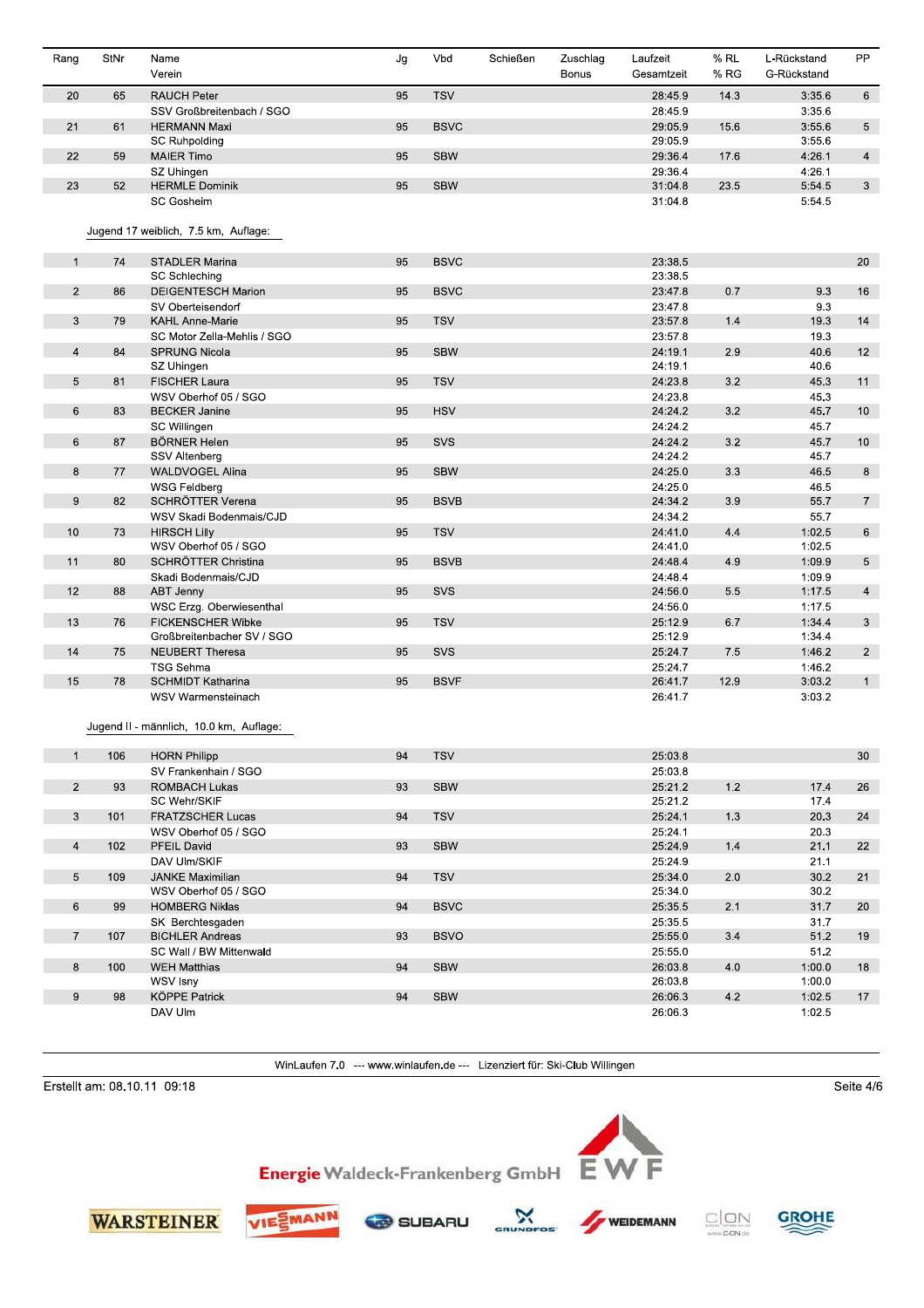| Rang           | StNr | Name<br>Verein                           | Jg | Vbd         | Schießen | Zuschlag<br>Bonus | Laufzeit<br>Gesamtzeit | $%$ RL<br>% RG | L-Rückstand<br>G-Rückstand | <b>PP</b>       |
|----------------|------|------------------------------------------|----|-------------|----------|-------------------|------------------------|----------------|----------------------------|-----------------|
| 10             | 96   | <b>LAUBE Stefan</b>                      | 93 | <b>BSVC</b> |          |                   | 26.15.5                | 4.8            | 1:11.7                     | 16              |
|                |      | SK Berchteskaden                         |    |             |          |                   | 26:15.5                |                | 1:11.7                     |                 |
| 11             | 92   | <b>KELLERER Niklas</b>                   | 94 | <b>BSVB</b> |          |                   | 26:23.8                | 5.3            | 1:20.0                     | 15              |
|                |      | RSC Sportcamp Kelheim/BW Bad Reichenhall |    |             |          |                   | 26:23.8                |                | 1:20.0                     |                 |
| 12             | 91   | <b>KÖPPERT Andre</b>                     | 94 | SVS         |          |                   | 26.55.9                | 7.5            | 1:52.1                     | 14              |
|                |      | <b>SSV Altenberg</b>                     |    |             |          |                   | 26:55.9                |                | 1:52.1                     |                 |
| 13             | 94   | <b>REICHERT Paul</b>                     | 94 | <b>SBW</b>  |          |                   | 26:56.9                | 7.5            | 1:53.1                     | 13              |
|                |      | DAV Ulm/SKIF                             |    |             |          |                   | 26:56.9                |                | 1:53.1                     |                 |
| 14             | 105  | <b>GARHAMMER Thomas</b>                  | 94 | <b>BSVB</b> |          |                   | 27.04.8                | 8.0            | 2:01.0                     | 12              |
|                |      | WSV Eppenschlag/BW Regen                 |    |             |          |                   | 27.04.8                |                | 2:01.0                     |                 |
| 15             | 108  | <b>KNYRIM Josh</b>                       | 93 | <b>NSV</b>  |          |                   | 27:32.9                | 9.9            | 2:29.1                     | 11              |
|                |      | WSV CI.-Zellerfeld/SKIH                  |    |             |          |                   | 27:32.9                |                | 2:29.1                     |                 |
| 16             | 103  | <b>NAWRATH Phillip</b>                   | 93 | <b>BSVA</b> |          |                   | 27:55.3                | 11.4           | 2:51.5                     | 10              |
|                |      | SK Nesselwang / BW Mittenwald            |    |             |          |                   | 27.55.3                |                | 2:51.5                     |                 |
| 17             | 104  | <b>ASCHAUER Stefan</b>                   | 94 | <b>BSVC</b> |          |                   | 28:03.6                | 12.0           | 2:59.8                     | 9               |
|                |      | SK Ramsau                                |    |             |          |                   | 28:03.6                |                | 2:59.8                     |                 |
| 18             | 95   | <b>STEINBACHER Felix</b>                 | 94 | <b>BSVC</b> |          |                   | 28:29.0                | 13.6           | 3:25.2                     | 8               |
|                |      | SC Ruhpolding                            |    |             |          |                   | 28:29.0                |                | 3:25.2                     |                 |
| 19             | 97   | MÜLLER Jan                               | 93 | <b>HSV</b>  |          |                   | 28:39.9                | 14.4           | 3:36.1                     | $7\overline{ }$ |
|                |      | SC Willingen                             |    |             |          |                   | 28:39.9                |                | 3:36.1                     |                 |
|                |      |                                          |    |             |          |                   |                        |                |                            |                 |
|                |      | Jugend II - weiblich, 7.5 km, Auflage:   |    |             |          |                   |                        |                |                            |                 |
| $\mathbf{1}$   | 120  | <b>HEINRICH Marie</b>                    | 94 | <b>TSV</b>  |          |                   | 22:53.4                |                |                            | 20              |
|                |      | Großbreitenbacher SV / SGO               |    |             |          |                   | 22:53.4                |                |                            |                 |
| $\overline{2}$ | 124  | PREUß Franziska                          | 94 | <b>BSVI</b> |          |                   | 23:01.2                | 0.6            | 7.8                        | 16              |
|                |      | SC Haag                                  |    |             |          |                   | 23:01.2                |                | 7.8                        |                 |
| 3              | 126  | <b>JOST Theresa</b>                      | 94 | <b>BSVC</b> |          |                   | 23 07 8                | 1.0            | 14.4                       | 14              |
|                |      | WSV Bischofswiesen/CJD                   |    |             |          |                   | 23:07.8                |                | 14.4                       |                 |
| $\overline{4}$ | 121  | <b>KNOLL Annika</b>                      | 93 | <b>SBW</b>  |          |                   | 23:11.6                | 1.3            | 18.2                       | 12              |
|                |      | SV Friedenweiler-Rud./SKIF               |    |             |          |                   | 23:11.6                |                | 18.2                       |                 |
| 5              | 125  | <b>HENGELHAUPT Laura</b>                 | 94 | <b>TSV</b>  |          |                   | 23:22.7                | 2.1            | 29.3                       | 11              |
|                |      | SC Motor Zella-Mehlis / SGO              |    |             |          |                   | 23.22.7                |                | 29.3                       |                 |
| 6              | 111  | <b>KAHL Amanda</b>                       | 94 | <b>TSV</b>  |          |                   | 23.46.9                | 3.9            | 53.5                       | 10              |
|                |      | Großbreitenbacher SV / SGO               |    |             |          |                   | 23:46.9                |                | 53.5                       |                 |
| $\overline{7}$ | 116  | <b>FRANZ Lea</b>                         | 94 | <b>SBW</b>  |          |                   | 23:56.8                | 4.6            | 1:03.4                     | 9               |
|                |      | SV Schauinsland                          |    |             |          |                   | 23:56.8                |                | 1:03.4                     |                 |
| 8              | 119  | <b>GLEICHMANN Franziska</b>              | 94 | <b>NSV</b>  |          |                   | 23.59.3                | 4.8            | 1:05.9                     | 8               |
|                |      | WSV CI.-Zellerfeld/SKIH                  |    |             |          |                   | 23:59.3                |                | 1:05.9                     |                 |
| 9              | 118  | SCHUMACHER Petra                         | 94 | <b>SBW</b>  |          |                   | 24:09.7                | 5.6            | 1:16.3                     | $7\overline{ }$ |
|                |      | <b>SC Gosheim</b>                        |    |             |          |                   | 24:09.7                |                | 1:16.3                     |                 |
| 10             | 115  | <b>JAKOB</b> Isabel                      | 93 | SVS         |          |                   | 24:14.5                | 5.9            | 1:21.1                     | 6               |
|                |      | SV Großwaltersdorf                       |    |             |          |                   | 24:14.5                |                | 1:21.1                     |                 |
| 11             | 114  | <b>LANKES Tamara</b>                     | 94 | <b>BSVC</b> |          |                   | 24:23.2                | 6.5            | 1:29.8                     | 5               |
|                |      | <b>SC Ruhpolding</b>                     |    |             |          |                   | 24:23.2                |                | 1:29.8                     |                 |
| 12             | 117  | <b>SCHMIDT Sina</b>                      | 94 | <b>WSV</b>  |          |                   | 24:28.1                | 6.9            | 1:34.7                     | $\overline{4}$  |
|                |      | SK-Winterberg                            |    |             |          |                   | 24.28.1                |                | 1:34.7                     |                 |
| 13             | 113  | <b>NEUNER Anna</b>                       | 94 | <b>BSVW</b> |          |                   | 25:04:3                | 9.5            | 2:10.9                     | 3 <sup>1</sup>  |
|                |      | SC Wallgau / BW Mittenwald               |    |             |          |                   | 25:04.3                |                | 2:10.9                     |                 |
| 14             | 112  | <b>WAHLS Anna</b>                        | 94 | <b>SBW</b>  |          |                   | 25:20.7                | 10.7           | 2:27.3                     | $2^{\circ}$     |
|                |      | DAV Ulm                                  |    |             |          |                   | 25:20.7                |                | 2:27.3                     |                 |
| 15             | 110  | <b>WEIPERT Ann-Tina</b>                  | 93 | <b>SBSB</b> |          |                   | 27:05.3                | 18.3           | 4:11.9                     | $\mathbf{1}$    |
|                |      | <b>Biathlon Team Saarland</b>            |    |             |          |                   | 27:05.3                |                | 4:11.9                     |                 |

Erstellt am: 08.10.11 09:18

Seite  $5/6$ 





 $\mathbf{\hat{x}}$ 

.<br>GR